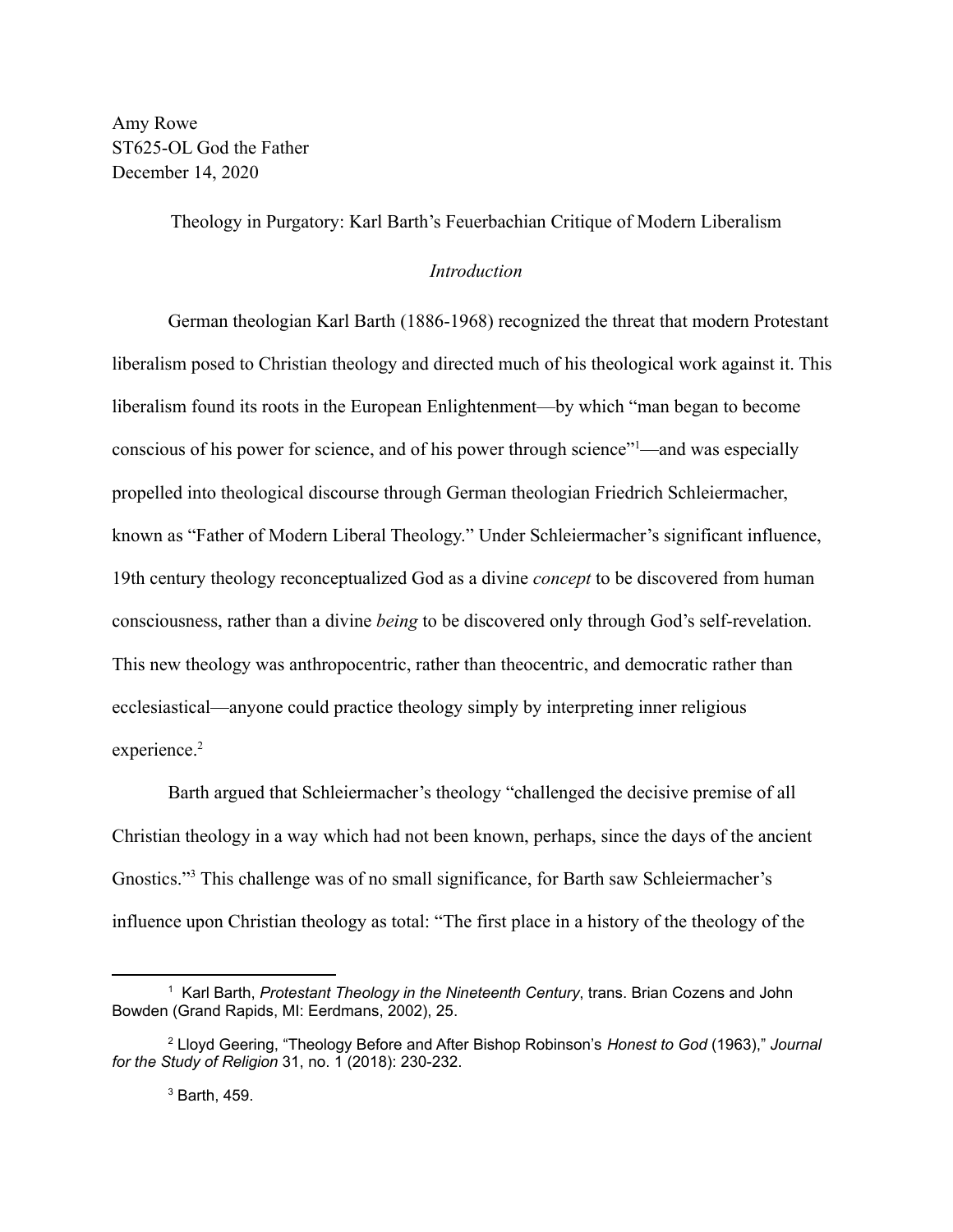most recent times belongs and will always belong to Schleiermacher, and he has no rival. . . . Positively or negatively, we can draw lines from everywhere leading to Schleiermacher."<sup>4</sup> Given Barth's alarm over the threat posed by Schleiermacher and his liberal heirs, one might expect Barth to mount a response from biblical texts, patristic and reformed theologians, or classical Christian doctrines. Instead, Barth turned to an unlikely ally: the German anti-theologian Ludwig Feuerbach. Throughout his theological career, Barth sustained an ongoing conversation with the writings of Feuerbach, arguing emphatically against Feuerbach's conclusions while employing them in his polemic against modern theological liberalism.

This paper will explore the theological claims of Feuerbach as engaged and interpreted by Barth in his essay on Feuerbach in *Protestant Theology in the 19th Century*. <sup>5</sup> How did Barth employ these claims against the rising tide of Protestant liberalism, and what is the significance for this debate today? This paper seeks to explore and respond to these questions.

### *Feuerbach's Claims*

Ludwig Feuerbach (1804-1972) was such a giant of 19th century philosophy that Karl Marx once wrote: "There is no other way to truth and freedom than through the 'river of fire.' Feuerbach is the purgatory of the present time."<sup>6</sup> More recently, theologian Gerhard Forde echoed Marx's appraisal: "With even a cursory glance at church and theology one can hardly be

<sup>4</sup> Ibid., 411, 413.

<sup>5</sup> This essay exists with slight variations in several other works by Barth: first, in his chapter on Feuerbach in *Theology and Church: Shorter Writings 1920-1928*, which claims its source as "lectures on the history of modern theology given at Münster in the summer of 1920"; and later in his introductory essay to the 1957 edition of Feuerbach's *The Essence of Christianity*. While Barth's later *Church Dogmatics* engages Feuerbachian ideas in a much broader theological context, this paper will mainly focus on Barth's explicit engagement with Feuerbach through the essay referenced here.

<sup>&</sup>lt;sup>6</sup> The name Feuerbach translates to "brook of fire." Quoted in Bradley C. Jenson, "Christology through the Fires of Feuerbach," *Lutheran Quarterly* 34, no. 3 (Fall 2020): 293.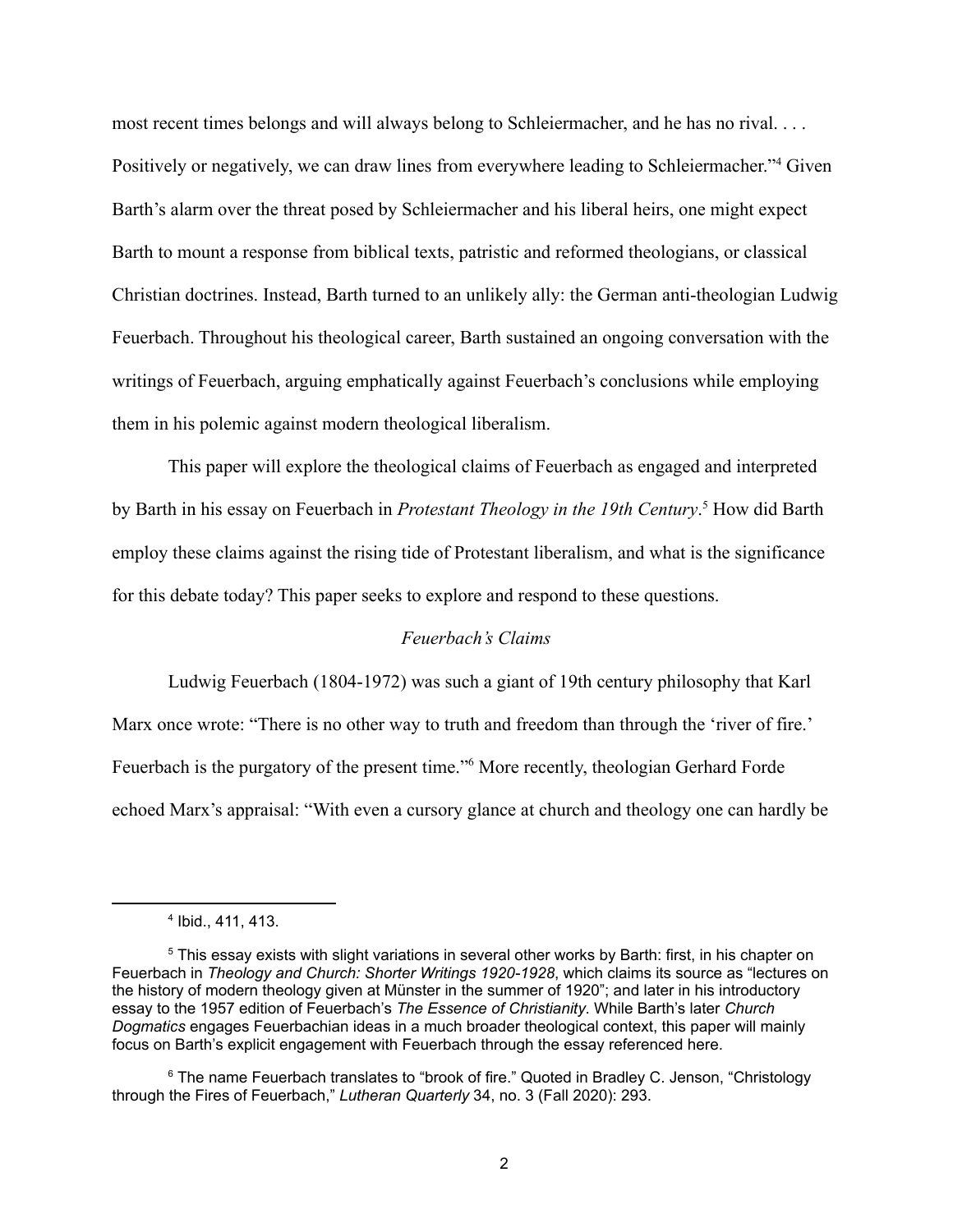blind to the fact that the spirit of Feuerbach hangs over us like a marsh gas."<sup>7</sup> Whether a noxious gas or a purifying fire, Feuerbach is inescapable. Many of his key ideas are now so deeply ingrained in modern thought that one can hardly imagine a pre-Feuerbachian world.

Feuerbach's central theological (or, more aptly, anti-theological) idea was that what humans call "God" is not an external and objective divine *other*, but merely an internal and subjective human ideal which, in religion, is mistakenly projected outward:

Religion, at least the Christian, is the relation of man to himself, or more correctly to his own nature (i.e. his subjective nature), but a relation to it, viewed as a nature apart from his own. The divine being is nothing else than the human being, or rather, the human nature purified, freed from the limits of individual man, and made objective—i.e. contemplated and revered as another, a distinct being. All the attributes of the divine nature are, therefore, attributes of the human nature.<sup>8</sup>

In other words, religion is the process of man discovering his own essential nature in an externalized projection called "God," such that "consciousness of God is human self-consciousness; knowledge of God is human self-knowledge."<sup>9</sup> To Feuerbach, this projection came at the tragic price of "disuniting man from himself"; by objectifying God, humans alienated themselves from their own essential nature and relegated themselves to a lesser, not-God status of only limited potential.<sup>10</sup> Feuerbach developed these notions of theology and religion to their natural end in his seminal work *The Essence of Christianity*, ultimately concluding that "the secret of theology is . . . anthropology."<sup>11</sup> Though *Essence*'s fame was soon

<sup>7</sup> Jenson, 299.

<sup>8</sup> Ludwig Feuerbach, *The Essence of Christianity*, trans. George Eliot (New York: Harper & Brothers, 1957), 46.

<sup>&</sup>lt;sup>9</sup> Feuerbach, 14.

<sup>10</sup> Ibid., 33.

<sup>11</sup> Ibid., 207.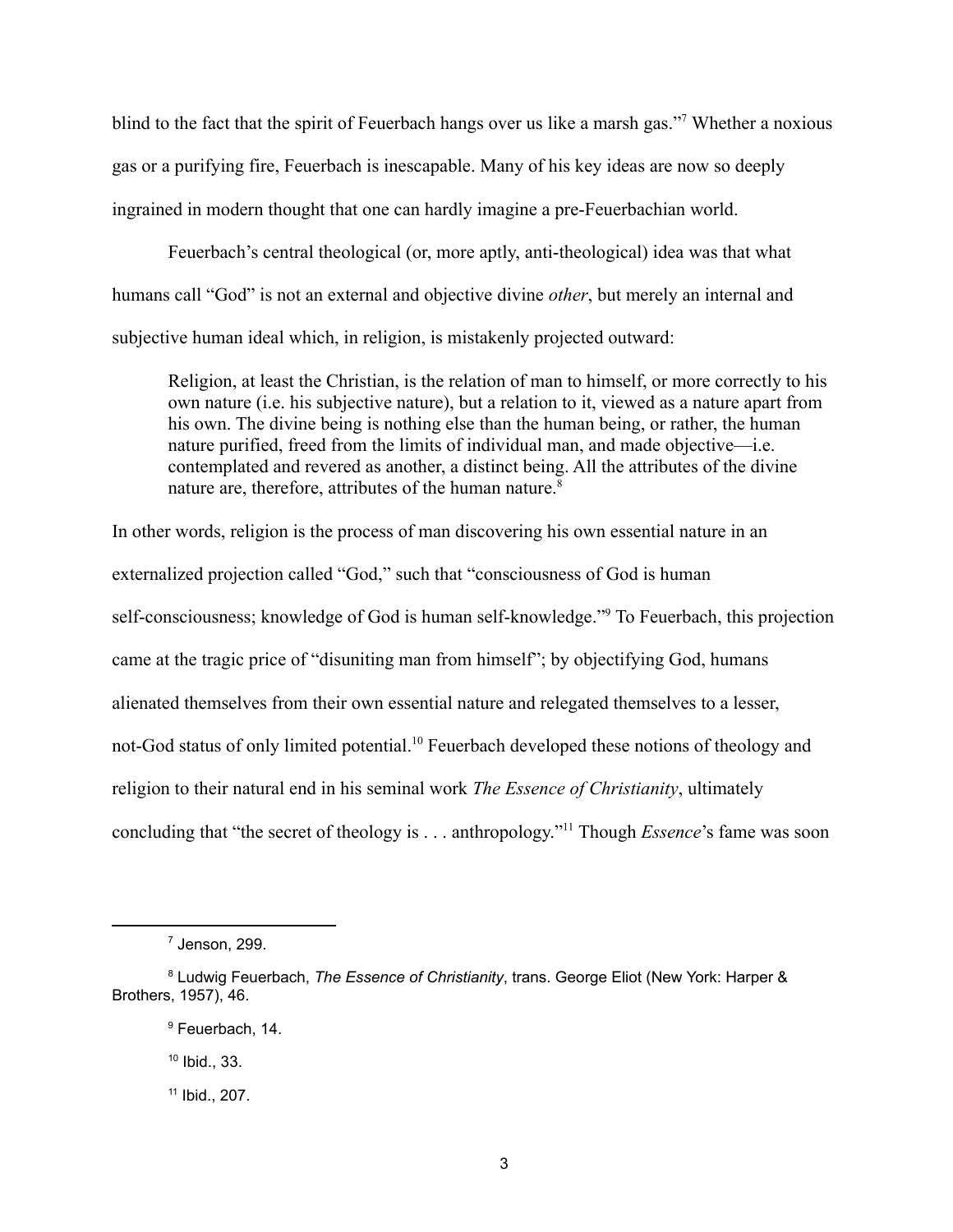eclipsed by the works of Feuerbach's most famous disciple-turned-critic, Karl Marx,<sup>12</sup> its anthropocentric conception of religion as human wish-projection, as human alienation, and as barrier to human progress are all now thoroughly entrenched in the modern world.

### *Barth's Response*

If Feuerbach was the river of fire, then Barth suspected that nearly all modern theology had been badly scorched. Barth was concerned that 19th century theologians, epitomized by Schleiermacher, had "unwittingly surrendered to Feuerbach"<sup>13</sup> without realizing the consequences. Despite this feared surrender, however, Barth is generous in his appraisal of Feuerbach, even contributing an introductory essay to the 1957 edition of *The Essence of Christianity*. His deep respect for Feuerbach—despite his ultimate disagreement—is evident; Barth wrote that Feuerbach practiced theology "so knowledgeably, and with such relevance to the theological situation of his age, throwing such clear light upon it, and in a way so interesting in itself, that we must allow him to speak together with the theologians."<sup>14</sup>

And Barth does indeed "allow him to speak," finding surprising common ground with Feuerbach. He agrees with Feuerbach's protest against the disembodied and immaterial spiritualism of Enlightenment philosophers in favor of "man's sensory existence."<sup>15</sup> Though Feuerbach wrongly locates God within human consciousness, to Barth, he rightly locates human consciousness within fleshly existence, and this emphasis places him on the side of the "radical

 $12$  Marx argued that Feuerbach had failed to see the socioeconomic forces contributing to human religious projection and therefore had insufficiently advocated human liberation through eradication of these forces. In other words, Feuerbach did not take his ideas far enough; one must not only explain religion, but eliminate the human needs from which it arises. Alistair McGrath, *The Christian Theology Reader* (Maldon, MA: Wiley-Blackwell, 2016), 495-6.

<sup>13</sup> Jenson, 297.

<sup>14</sup> Barth, 520.

<sup>15</sup> Ibid., 525.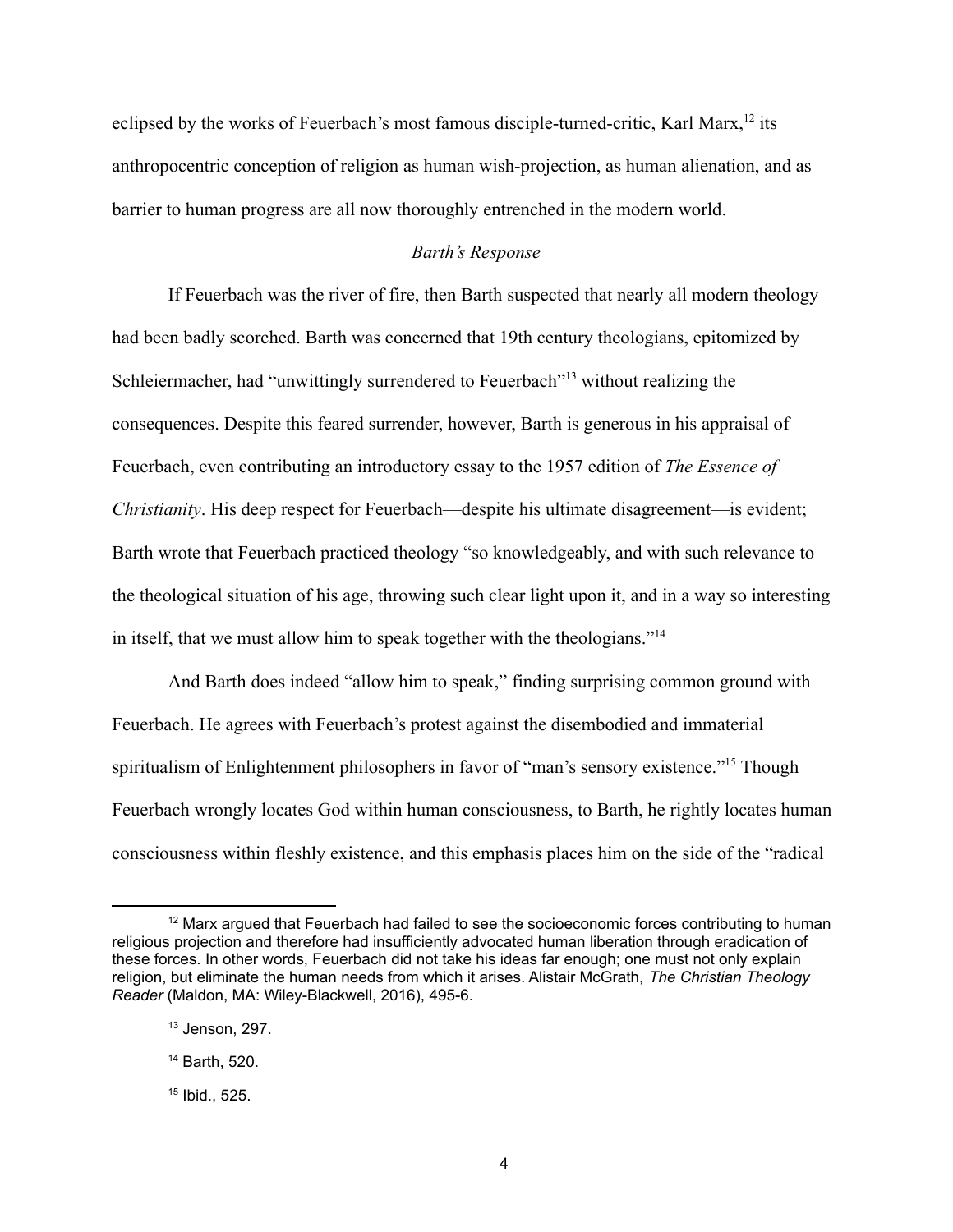Easter belief" of bodily resurrection.<sup>16</sup> Such an emphasis on human physicality stands in contrast to the Enlightenment enthusiasm for consciousness as the highest human essence.

Barth's agreement with Feuerbach deepens in his later works, and much of his *Church Dogmatics* reflects a sustained and serious engagement with Feuerbach's influence in a broader theological context. Though this later, more extensive engagement is beyond the scope of this paper (indeed, it could fill a dissertation!), a brief summary of their major points of agreement and disagreement is in order. <sup>17</sup> Like Feuerbach, Barth comes to regard religion as a human construct whose subject is not God, but man, and whose activity is merely man's attempt to save himself, resulting in divine alienation. Barth writes that in religion, "we lock the door against God, we alienate ourselves from him, we come into direct opposition to him. God in his revelation will not allow man to try to come to terms with life, to justify and sanctify himself."<sup>18</sup> It is here at their point of strongest agreement, however, that Barth and Feuerbach finally and decisively part ways. H. Richard Niebuhr summarizes their departure in his foreword to *The Essence of Christianity*:

Barth and Feuerbach agree on this essential point—that to believe in religion is to believe in man, that to hope that religion will save man is to hope that man will save himself, that to have faith in Christianity itself is to put one's trust in something human, personal, or

 $16$  Ibid.

<sup>18</sup> McGrath, 497. Quote taken from Karl Barth, *Church Dogmatics, I/2*, ed. and trans. G.W. Bromiley and T.F. Torrance (Edinburgh: T&T Clark, 1956), 297-300.

<sup>&</sup>lt;sup>17</sup> There is some debate as to whether Barth engaged Feuerbach on Feuerbach's own terms, or merely as a straw man for Barth's polemical purposes against modern liberalism. Articles on the Barth-Feuerbach confrontation by Manfred Vogel of Northwestern and John Glasse of Harvard represent the two sides of this debate, respectively. Both point out the different ways that Barth counters Feuerbach in the 1920s versus the 1950s, and both note Barth's focus on Feuerbach's early, explicitly theological works (epitomized by *The Essence of Christianity*) to the exclusion of his more broadly philosophical works, which evolve over time in ways that Barth leaves unaddressed. Glasse sees such discrepancies as undermining Barth's arguments, while Vogel sees them as indicative of Barth's laser-focus only on Feuerbach's theology and not on his philosophy.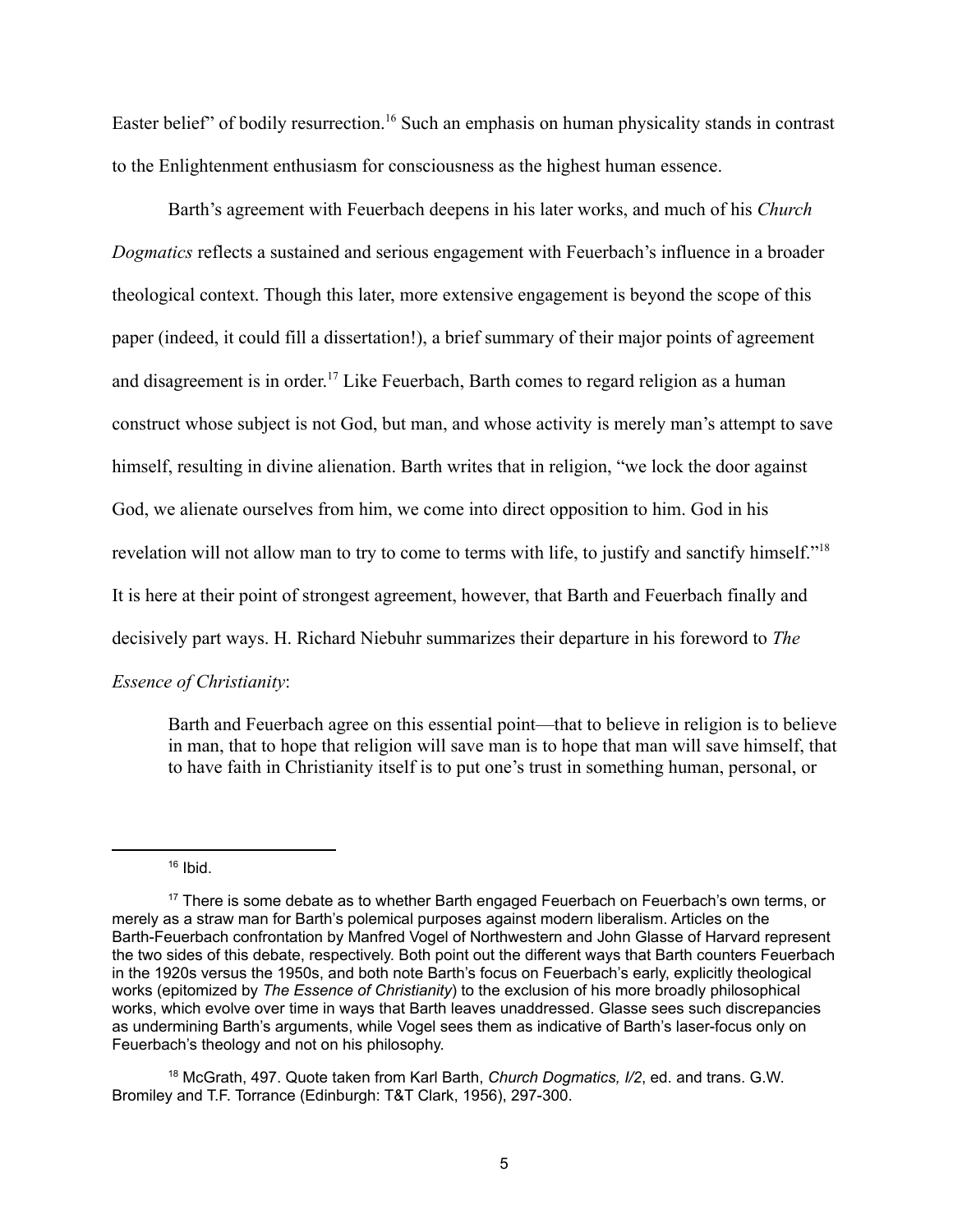social. The great disagreement is that *Feuerbach can so believe in man and Barth cannot*. 19

Barth cannot. Ultimately, he must—as must all theologians faithful to Christian orthodoxy—base his theology in the grace of divine revelation, not in the capacity of human consciousness.

That Feuerbach "can so believe in man" becomes the basis for Barth's use of Feuerbach to critique modern liberal theology. Feuerbach's theology "lets the cat out of the bag for us to see,"<sup>20</sup> bringing the anthropocentric premises of modern theological liberalism to their necessary conclusion with startling clarity. Barth wields Feuerbach as a cautionary tale, a signpost marking the way not to go. Niebuhr writes:

Barth recommends Feuerbach to students of theology in order that they may see what the outcome is bound to be of every theology that begins with man's subjective states . . .. The theological statements resulting from such an inquiry are bound to be anthropological statements.<sup>21</sup>

Barth's engagement with Feuerbach has more at stake, then, than simply refuting Feuerbach's claims on their own terms. Barth aims to critique the entire project of modern theological liberalism with a vision of its inescapable conclusion in Feuerbachian atheist anthropology. Barth asks, "Had not the theologians themselves tended to work in this same direction before him [Feuerbach]?" Might Feuerbach "represent the point of intersection where all these lines [of 19th century theology] converge, little as this may have been the intention of their originators"?<sup>22</sup> He briefly references the doctrines of Schleiermacher, Wilhelm DeWette, and August Tholuck which

- <sup>20</sup> Vogel, 29.
- <sup>21</sup> Niebuhr, viii.
- <sup>22</sup> Barth, 523.

<sup>&</sup>lt;sup>19</sup> Niebuhr, viii. Emphasis mine.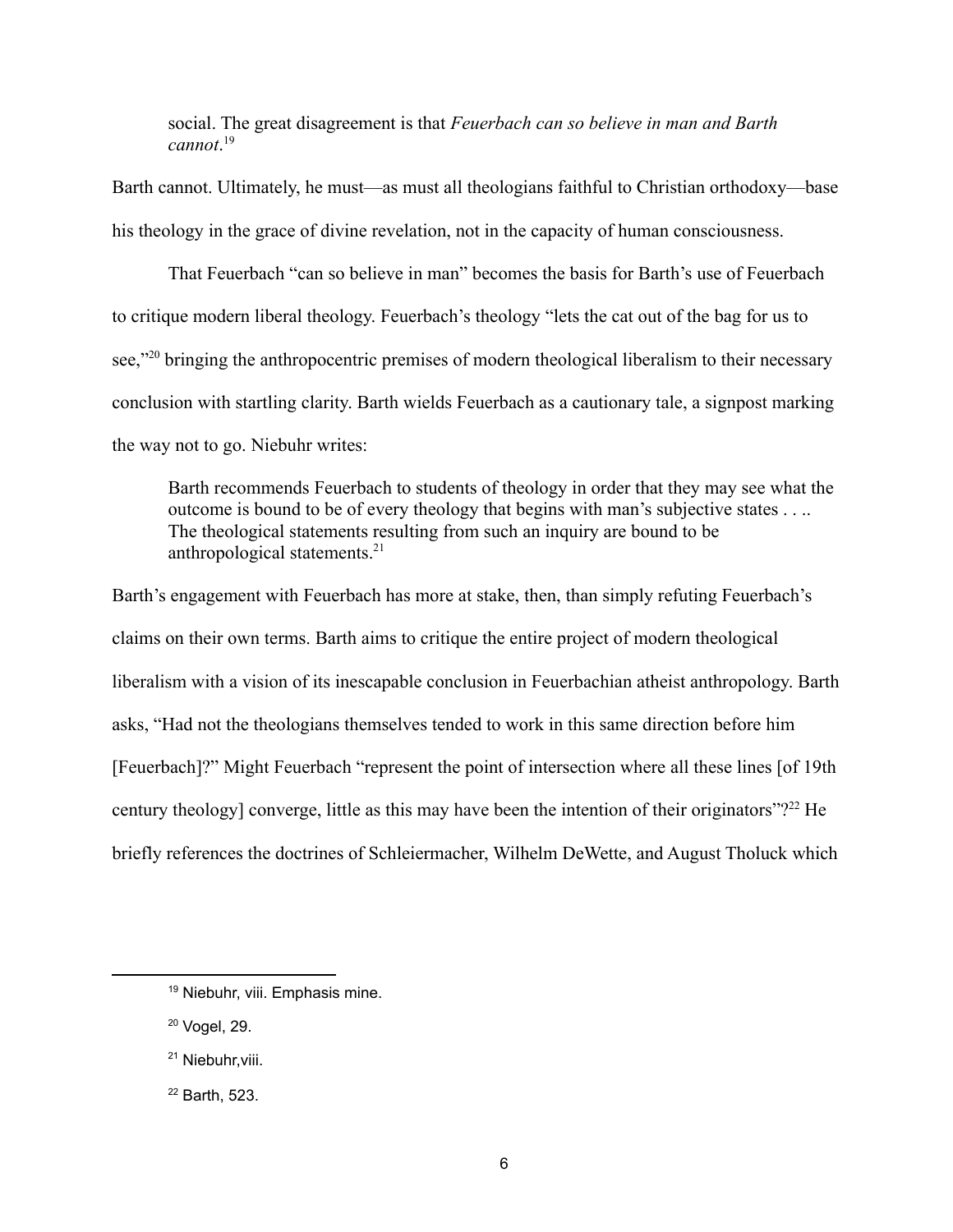center divinity within human experience as evidence that modern theology has followed the anthropocentric path of Feuerbach, and must therefore reckon with its atheist final destination.<sup>23</sup>

No matter how deep his regard for Feuerbach, Barth cannot ultimately follow his path. He critiques Feuerbach on two points, one theological and one anthropological. Because Barth sees Feuerbach as the apotheosis of modern theological liberalism, his critiques of Feuerbach also serve as critiques of the entire project of modern theology. Barth's first critique is theological: a confused Lutheran Christology which mistakenly conferred divine attributes upon all men through the humanity of Christ and had barricaded itself "perhaps too rigidly" against doctrinal correctives offered by Calvin.<sup>24</sup> Barth develops his Christological response to Feuerbach far more extensively in *Church Dogmatics*; in his essay in *Protestant Theology*, he devotes only a few speculative paragraphs which he suggests ought to "give Protestant theologians special food for thought."<sup>25</sup> Barth's second critique is anthropological: Feuerbach failed to see "man as he is in reality,"<sup>26</sup> at least in part because he had not yet witnessed the atrocities of the early 20th century. Feuerbach and his theological contemporaries "were not so fully aware of the individual, or of wickedness or death"; having been spared Barth's acute awareness of "man's inhumanity to man,"<sup>27</sup> they could more readily exalt and idealize human consciousness without the stain of sin and death.<sup>28</sup>

## *Modern Application*

- $25$  Ibid.
- <sup>26</sup> Ibid., 525.

 $23$  Ibid.

<sup>24</sup> Ibid., 524.

<sup>&</sup>lt;sup>27</sup> Niebuhr, viii.

<sup>28</sup> Ibid., 526.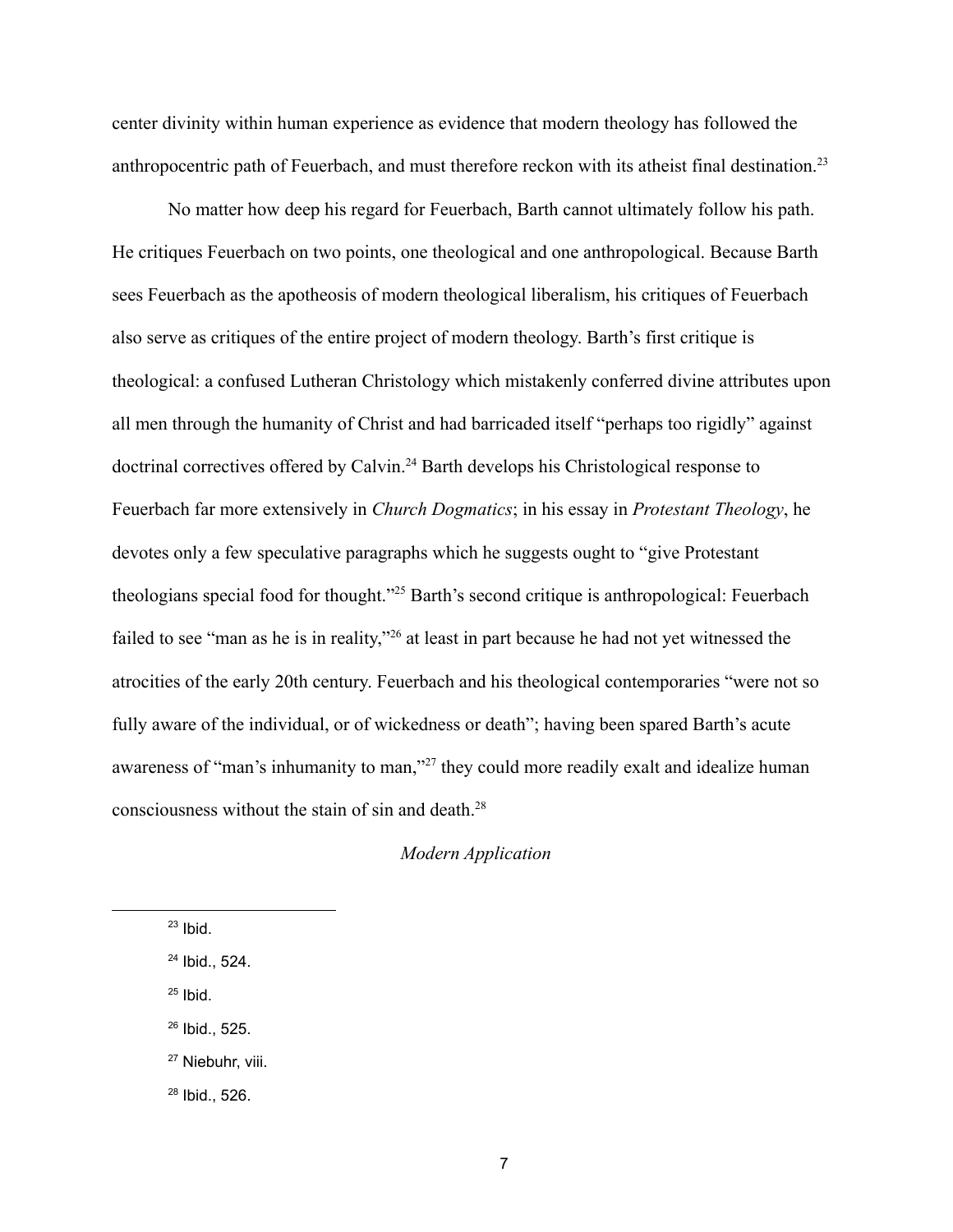Barth's use of Feuerbach to confront the theological liberalism of Schleiermacher and others may seem like an esoteric conversation among dead German theologians of little relevance today. Yet the legacy of this confrontation lives on, and Feuerbachian theology, with its high anthropology and low Christology, persists as a sort of purgatory through which Christian theology must be purified. Evidence of Feuerbach's influence is everywhere, perhaps most explicitly in the historical Jesus movement as exemplified by theologians such as Charles A. Wilson.<sup>29</sup> This movement locates its Christology in the historical record rather than revelation; Wilson goes a step further to locate it in one's own projected longings: "Suddenly we have our values confirmed to us. We have them valorized to us. We are staring into the water and seeing ourselves, and we name it Jesus."<sup>30</sup>

But Feuerbach's legacy persists in less obvious places as well. Wherever human consciousness supplants divine revelation as the basis for theological knowledge, Christians are treading on Feuerbachian ground. Barth saw modern theologians treading this same ground, however unintentionally, and sounded the alarm that its soil was poor and unstable, unable to support any theological enterprise built upon it. A similar alarm is necessary today, perhaps most necessarily where theologians are unaware of their own precariousness.

The world of social media theology is one such place of unknowing precarity, where Christian thought leaders tweet and 'gram in a sort of digital Wild West, untethered from the authority and accountability of an enfleshed, localized community of faith. One thinks of both the leftist "woke" theologies and right-wing nationalist theologies so prevalent across social media. Both theologies shallowly reimagine God's role as tethered to human identity politics:

<sup>29</sup> Jenson, 295-7.

<sup>30</sup> "Professor's new book examines images of Jesus," *St Olaf College News*, 14 June 2018, https://wp.stolaf.edu/news/professors-new-book-examines-images-of-jesus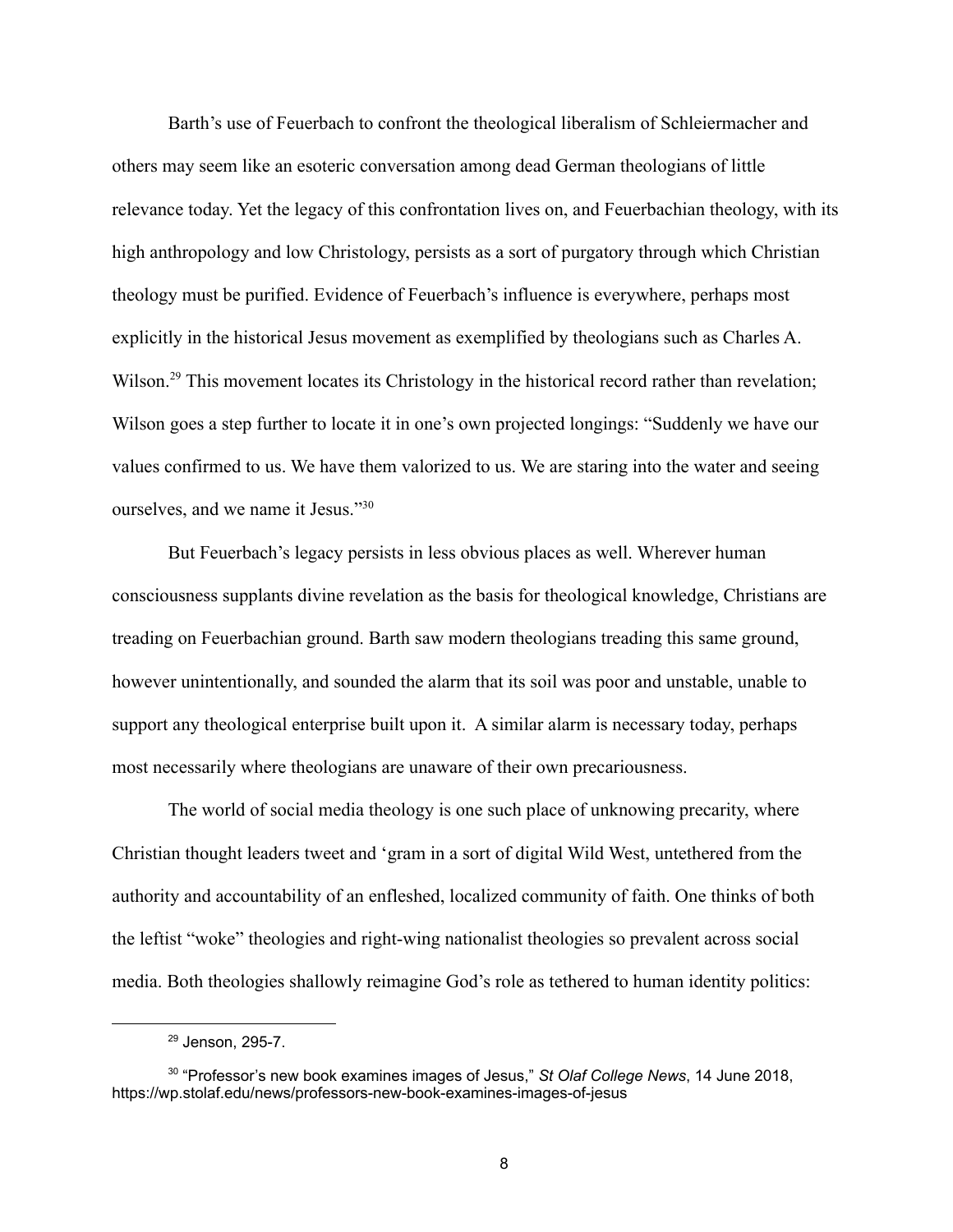God is supreme leader, master political strategist, and emancipator in chief who liberates his people not from sin and death, but from worldly oppression of the most banal variety: slights of political incorrectness, manipulations of news media. Barth was keenly aware of the reality of oppression; not only had he lived in through two world wars, but he had scathingly critiqued his theological predecessors for exalting human consciousness while simultaneously exploiting human beings through the slave trade and colonial imperialism.<sup>31</sup> Barth saw clearly that anthropocentric theology is not the way of liberation, but of ultimate human oppression: the bondage of atheism. "Thinking about God as only a concept is not enlightening; it is darkening. Indeed, it is darkness to think that no divine being exists."<sup>32</sup> While social media theologians do not espouse atheism, they tread the same unsteady ground as modern liberal theologians before them, and Barth reveals that it will ultimately give way.

Another contemporary iteration of unsteady ground is in the ubiquitous phrase "love is love," by which is usually meant something along the lines of "all forms of sexual attraction and sexual/gender identity are equally and interchangeably valid forms of human love." This phrase is most often employed in support of marriage rights, non-discrimination, and dignity for LGBTQ+ people; those in opposition, by default, find themselves on the opposite side of love. The phrase has more recently been appropriated by progressive Christians as a sort of theological shorthand for the belief that a God of love does not discriminate on the basis of sexual orientation. However true this interpretation may be, and wherever one stands on LGBTQ+ issues, the Christian appropriation of the phrase "love is love" presents a problematically anthropological redefinition of the word "love," one rooted in idealized human concept rather than divine revelation. This "love" may be love, but it is certainly not Love—the divine

<sup>31</sup> Barth, 24.

 $32$  Jenson, 293.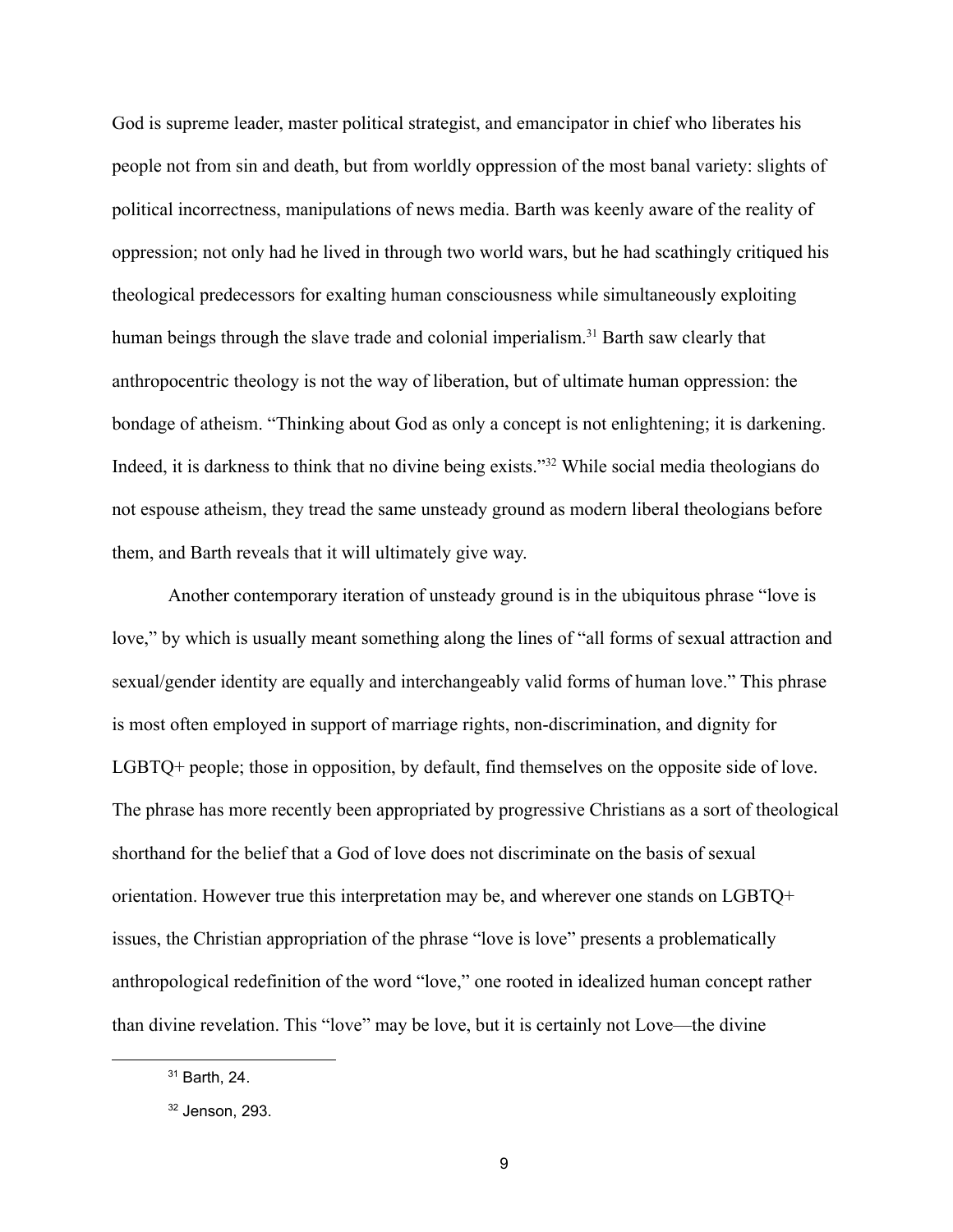perfection which finds its supreme expression in the incarnation, crucifixion, and resurrection of Jesus Christ on behalf of sinful humanity. Those outside the Christian faith may claim "love is love" within the vague and sexual conception of love set forth in popular culture. Those inside the Christian faith, however, cannot parrot the same slogan without theological consequence; "love" is reduced in the Christian lexicon from divine self-revelation to humanized abstraction.

The focus of this paper is not (thankfully) contemporary sexual or identity politics, but both are offered as examples of an anthropologizing tendency that is alive and well in Christian theology, particularly in the online world of social media which may escape the attention of serious theologians. Its theology, though shallow, is absorbed by masses of Christians who more readily turn to digital pastors than to their home churches for theological guidance, a trend which may only increase as Christian worship has been digitized during the 2020 pandemic. A Barthian-Feuerbachian warning is necessary to reveal the shakiness of the ground upon which such theology is built, and to warn that atheistic anthropology is its logical culmination. However, such a warning is likely to fall flat in the social media realm of pithy sentiments, short attention spans, and ignorance of historical theology. Bradley Jenson's assessment of Barth points to a helpful corrective, observing that Barth's method:

is helpful, but only to a point. Why? Because . . . dogmatic proposition is an abstraction, not an actuality. . . . Abstract thought, no matter how well it is formulated, cannot overcome the spirit of Feuerbach. To be sure, dogmatics as abstract thought is important and necessary. But dogmatics must lead to doing the kerygmatic deed in the living present.<sup>33</sup>

Jenson suggests embodied proclamation as an alternate application of Barth's critique. Christian theologians must *live* the revelation of God in word and deed, not just argue its supremacy in abstract dogmatic arguments. This lived revelation holds particular promise in a

<sup>33</sup> Jenson, 299.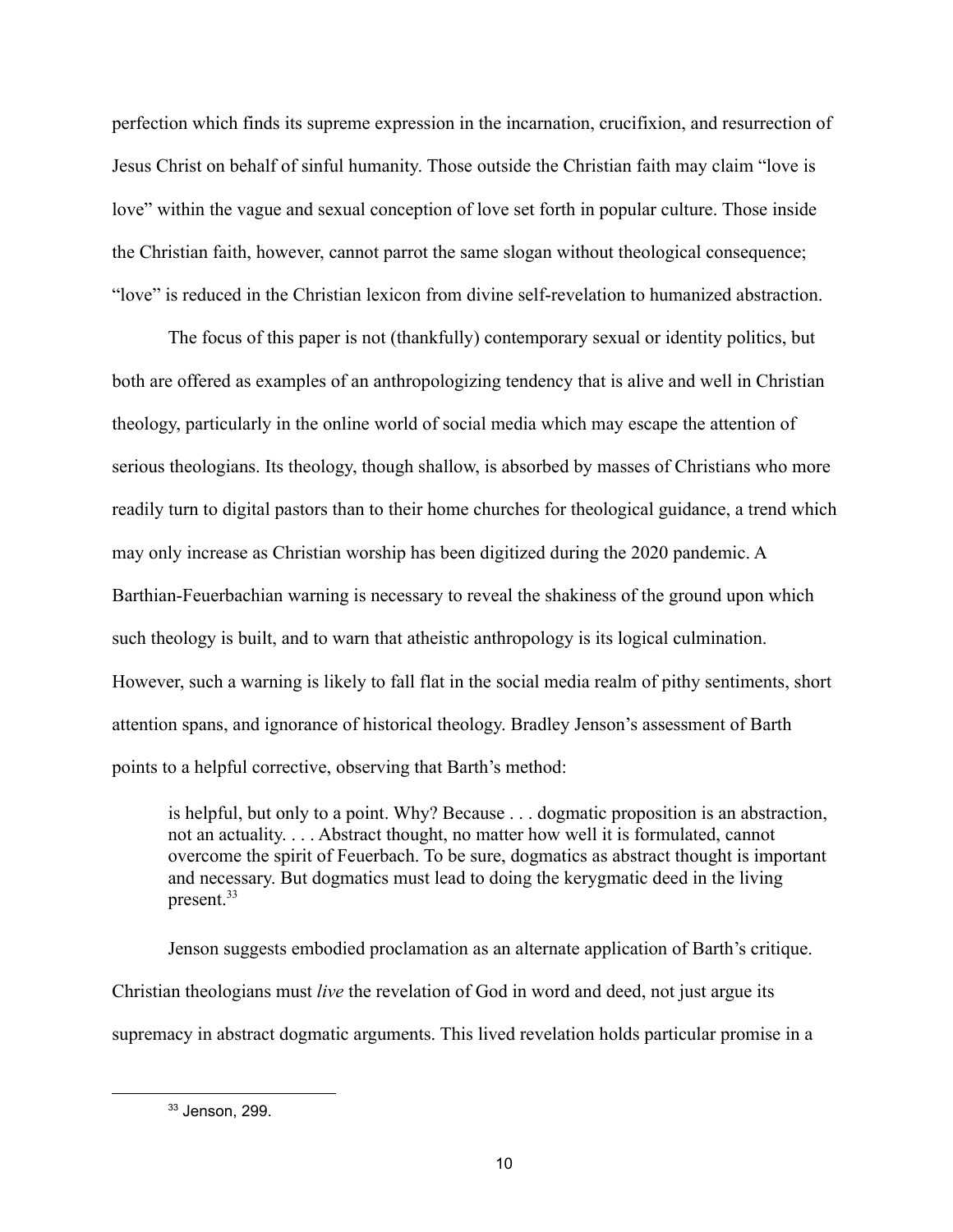social media age which prizes authentic lifestyle and has little attention span to sustain abstract theological debate. Barth's Feuerbachian critique is certainly necessary to sound the alarm in modern theology. But perhaps this critique would find its most resonant expression today in formation for a distinctly Christian way of life. Perhaps a lifestyle modeled on Christian revelation of Love—communal, creative, self-giving, sacrificial, dying—is the most effective counter to the anthropological claim that "love is love," providing not only an abstract rejoinder but also an enfleshed counterexample. As the modern church persists in "the purgatory of Feuerbach," a revival of formation and catechesis may allow it to emerge from the fires unburned, an embodied and relational living demonstration of a theology rooted in the grace of divine revelation. Whether lived or abstracted, however, Barth's critique is as relevant and necessary as when it was first penned, showing Feuerbach's atheism as the true culmination of a theology based in human consciousness.